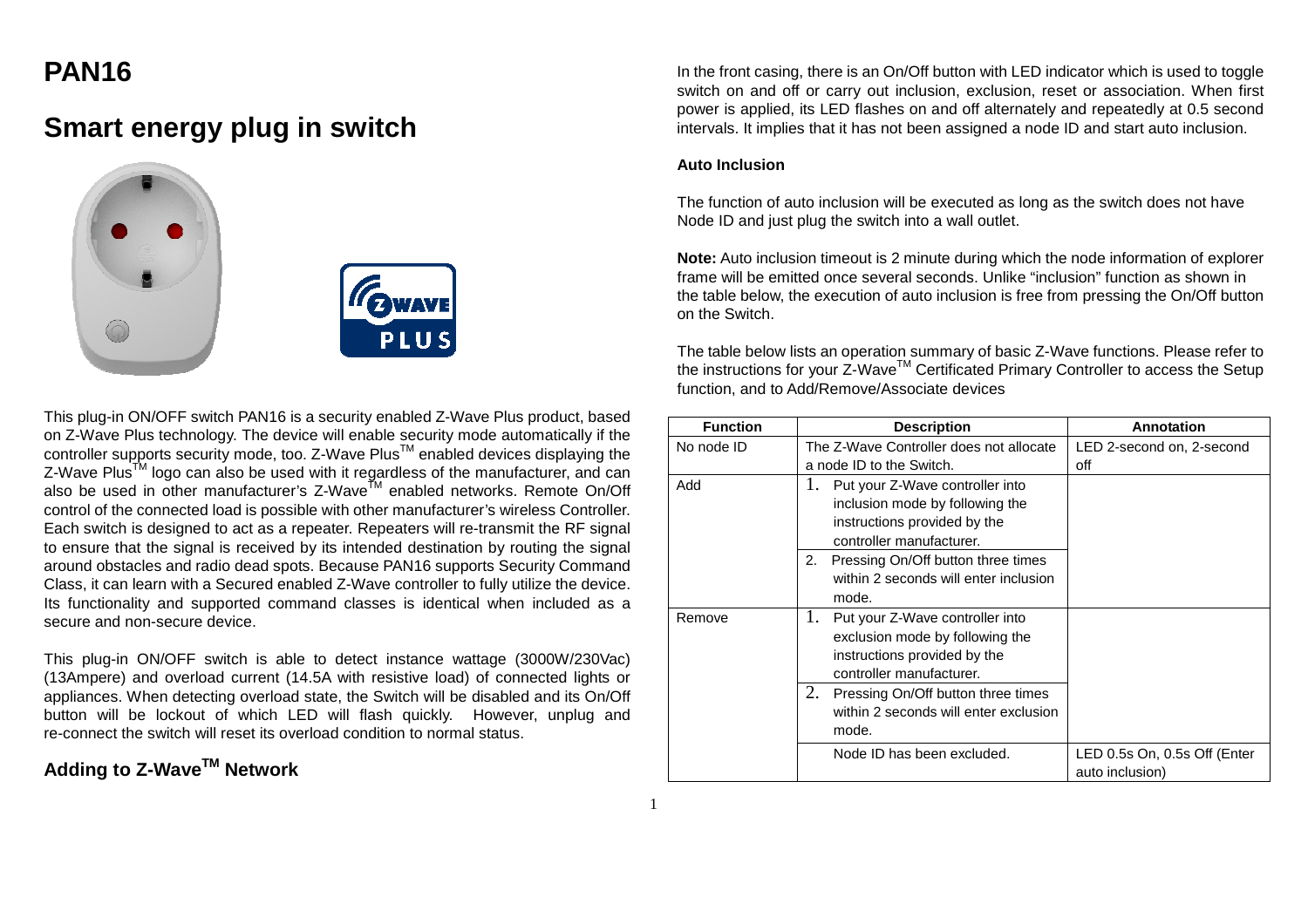| Reset       | 1.<br>2. | Pressing On/Off button three times<br>within 2 seconds will enter inclusion<br>mode.<br>Within 1 second, press On/Off<br>button again for 5 seconds.                                                                                | Use this procedure only in the<br>event that the primary<br>controller is lost or otherwise<br>inoperable. |
|-------------|----------|-------------------------------------------------------------------------------------------------------------------------------------------------------------------------------------------------------------------------------------|------------------------------------------------------------------------------------------------------------|
|             | 3.       | IDs are excluded.                                                                                                                                                                                                                   | LED 0.5s On, 0.5s Off (Enter<br>auto inclusion)                                                            |
| Association | 1.       | The PAN16 is an always listening<br>Z-Wave device, so associations may<br>be added or removed by a controller<br>at any time.                                                                                                       |                                                                                                            |
|             | Or       | If your controller requires to have<br>the PAN16 send a 'node information<br>frame' or NIF for associations, then<br>pressing the On/Off button three<br>times within 2 seconds will cause<br>the PAN16 to send its NIF.            |                                                                                                            |
|             | 2.       | There are only one group for the<br>switch                                                                                                                                                                                          |                                                                                                            |
| Controller. |          | Xincluding a node ID allocated by Z-Wave Controller means inclusion. Excluding a node<br>ID allocated by Z-Wave Controller means exclusion.<br>X Failed or success in including/excluding the node ID can be viewed from the Z-Wave |                                                                                                            |

# **LED Indication**

 To distinguish what mode the switch is in, view from the LED for identification. The color of LED could be blue、cyan、green、orange、pink or red, it represents the power consumption from light to heavy.

| <b>State Type</b> | <b>LED Indication</b>                                                  |
|-------------------|------------------------------------------------------------------------|
| Normal            | Under normal operation, toggle On/Off button between On and Off.       |
|                   | When pressing On, LED lights up, whereas Off, LED is off.              |
| No node ID        | Under normal operation, when the Switch has not been allocated a       |
|                   | node ID, the LED flashes on and off alternately at 2-second intervals. |
|                   | By pressing On/Off button, it will stop flashing temporarily.          |
| Learning          | When PAN16 is in learning mode, LED flashes on and off alternately     |
|                   | and repeatedly at 0.5 second intervals.                                |
| Overload          | When overload state occurs, the Switch is disabled of which LED        |

flashes on and off alternately at 0.2 second intervals. Overload state can be cleared by unplugging and reconnecting the Switch to the wall outlet.

## **Choosing a Suitable Location**

- **1.** Do not locate the Switch facing direct sunlight, humid or dusty place.
- **2.** The suitable ambient temperature for the Switch is 0°C~40°C.
- **3.** Do not locate the Switch where exists combustible substances or any source of heat, e.g. fires, radiators, boiler etc.
- **4.** After putting it into use, the body of Switch will become a little bit hot of which phenomenon is normal.

## **Installation**

- 1. Plug this On/Off Switch into a wall outlet near the load to be controlled.
- 2. Plug the load into the Switch. Make sure the load to be controlled cannot exceed 13A.
- 3. Press the button or switch on the load to the ON position.
- 4. To manually turn ON the Switch, press and release the On/Off button. The LED will turn ON, and the load plugged into the Switch will also turn ON.
- 5. To manually turn OFF the Switch, simply press and release the On/Off button. The LED will turn OFF and the load plugged into the Switch will also turn OFF.

# **Programming**

2

- **1. Basic Command Class / Binary Switch Command Class** The Switch will respond to BASIC and BINARY commands that are part of the Z-Wave system.
- 1-1 BASIC\_GET / BINARY\_SWITCH\_GET Upon receipt of the following commands from a Z-Wave Controller, the Switch will report its On/Off state to the node asked.

## Basic Get Command: **[Command Class Basic, Basic Get]**Basic Report Command: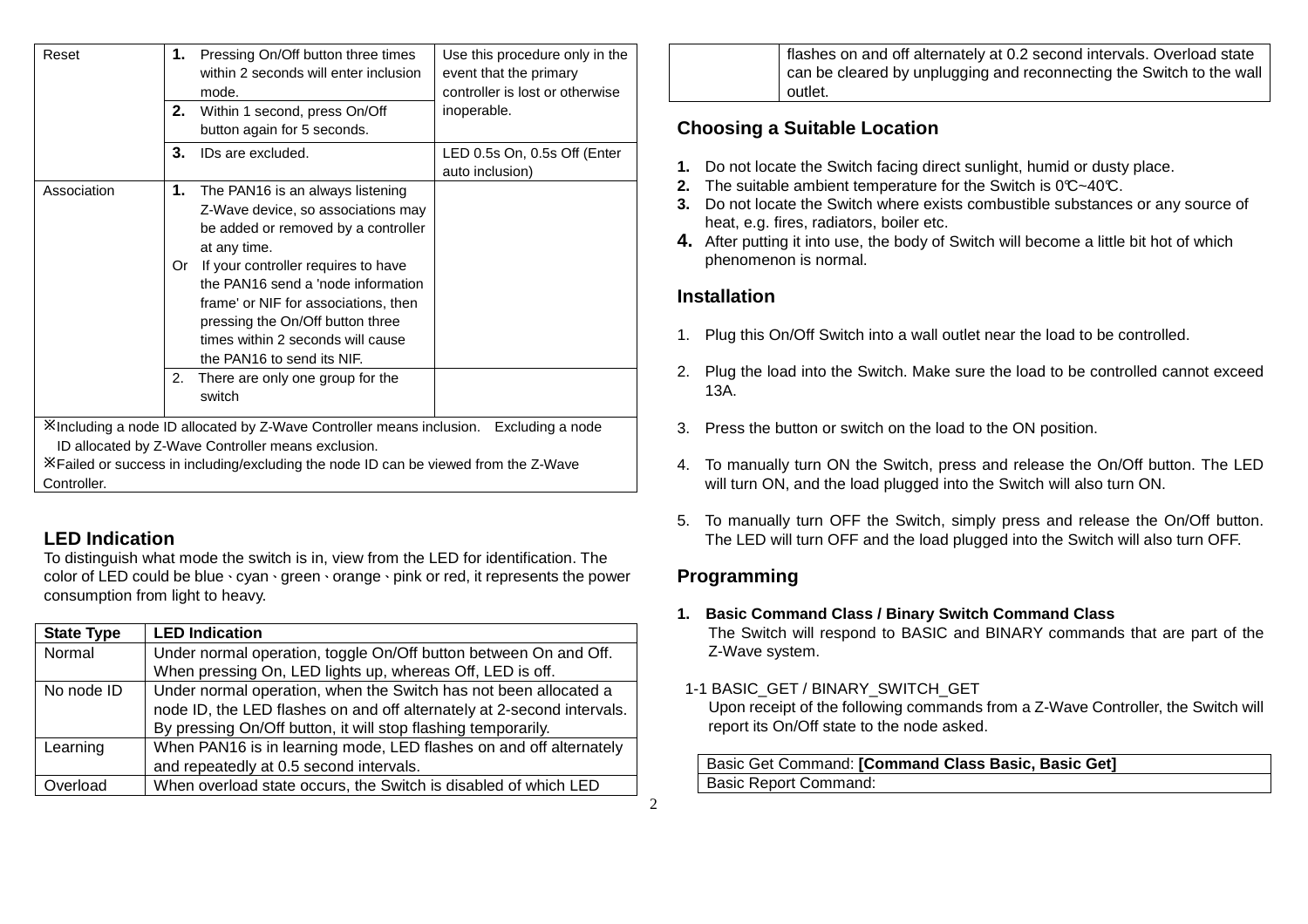Report OFF: **[Command Class Basic, Basic Report, Value = 0(0x00)]**Report ON:**[Command Class Basic, Basic Report, Value = 255(0xFF)]**

Binary Switch Get Command:**[Command Class Switch Binary, Switch Binary Get]**

Binary Switch Report Command:

 Report OFF:**[Command Class Switch Binary, Switch Binary Report, Value =0(0x00)]**

 Report ON:**[Command Class Switch Binary, Switch Binary Report, Value = 255(0xFF)]**

#### 1-2 BASIC\_SET / SWITCH\_BINARY\_SET

 Upon receipt of the following commands from a Z-Wave Controller, the load attached to the Switch will turn on or off.

**[Command Class Basic, Basic Set, Value = 1~99,255(0xFF)]**: the load attached to the Switch turns on.

 **[Command Class Basic, Basic Set, Value = 0(0x00)]**: the load attached to the Switch turns off.

 **[Command Class Switch Binary, Switch Binary Set, Value = 1~99, (255)0xFF]**: the load attached to the Switch turns on.

 **[Command Class Switch Binary, Switch Binary Set, Value = 0(0x00)]**: the load attached to the Switch turns off.

#### **2. Z-Wave's Groups (Association Command Class Version 2)**

The Switch can be set to send reports to associated Z-Wave devices. It supports one association group with one node support for Grouping 1. For group 1, the Switch will report its latest status to Z-Wave Controller.

Grouping 1 includes, SWITCH\_BINARY\_REPORT, METER\_REPORT, ALARM\_REPORT, DEVICE\_RESET\_LOCALLY\_NOTIFICATION.

2-1 Auto report to Grouping 1 (Maximum Node 1)

2-1-1 On/Off Event Report

 When "on" or "off " state has been changed, it will send Binary Switch Report to the node of Grouping 1.

Binary Switch Report

ON:**[Command Class Switch Binary, Switch Binary Report, Value =255(0xFF)]**OFF:**[Command Class Switch Binary, Switch Binary Report, Value =0(0x00)]**

2-1-2 Instant Power Consumption vary over 5% report

When the power consumption of load vary over 5%, it will send Meter report to the nodes of Grouping 1.

Meter Report Command:

 **[Command Class Meter**,**Meter Report**,**Rate Type = 0x01**,**Meter Type = 0x01**,**Precision = 1**, Scale =  $0x02$ , Size =  $4$ , Meter Value(W) 1

#### 2-1-3 Overload alarm report

 When PAN16 detects the current is more than 14.5A, it will send Alarm Report to Group 1 node.

The content of Alarm Report

Alarm report command:

**[Command\_Class\_Alarm, Alarm\_Report, Alarm Type = 0x08, Alarm Level = 0xFF]**

## 2-2 Response to Meter Get Command

 The Switch will report its (1) instant Power Consumption (Watt) or (2) accumulated power consumption(KWH) or (3) AC load Voltage (V) or (4) AC load current ( I ) (5) load power factor (PF) to Z-Wave Controller after receive the Meter Get Command from Z-Wave Controller.

2-2-1 Instant Power Consumption (Watt) of Switch

 When receiving Meter Get Command, it will report Meter Report Command to the node.

Meter Get Command: **[Command Class Meter, Meter Get, Scale =0x02(W)]**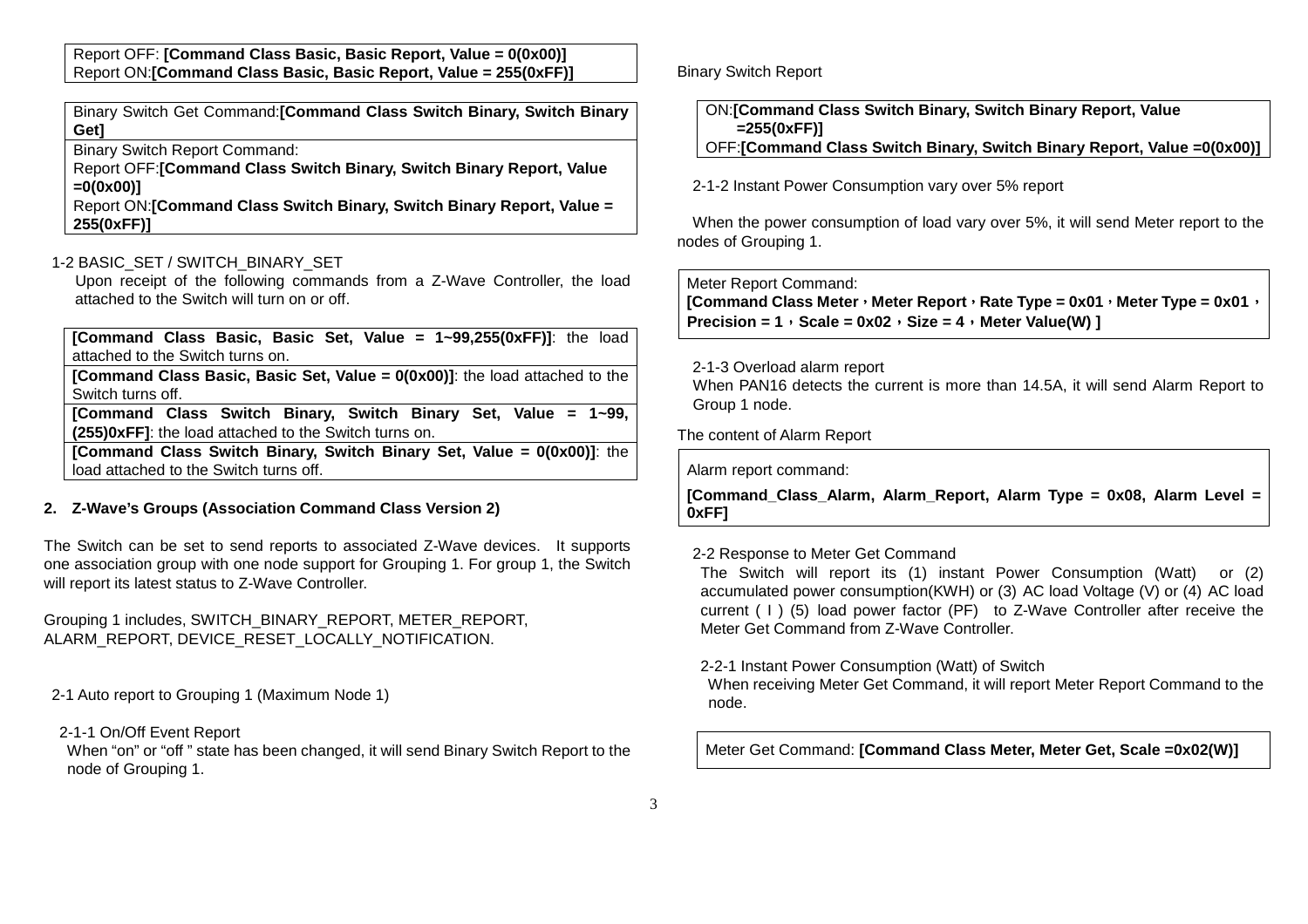**[Command Class Meter**,**Meter Report**,**Rate Type = 0x01**,**Meter Type =**  $0x01$ , Precision = 1, Scale =  $0x02$ , Size = 4, Meter Value(W) ]

#### Example:

Meter Value  $1 = 0 \times 00$  (W) Meter Value  $2 = 0 \times 00$  (W) Meter Value  $3 = 0 \times 03$  (W) Meter Value  $4 = 0xEA$  (W) Meter(W) = Meter Value  $3 *256 +$  Meter Value  $4 = 100.2W$ 

#### 2-2-2 Accumulated Power Consumption (KW/h)

 When receiving Meter Get Command, it will report Meter Report Command to the node.

Meter Get Command: **[Command Class Meter, Meter Get, Scale = 0x00 KW/h)]**

Meter Report Command: **[Command Class Meter**,**Meter Report**,**Rate Type = 0x01**, **Meter Type = 0x01**, **Precision = 2**,**Scale = 0x00**,**Size = 4**,**Meter Value (KWh)]**

Example:

 Scale = 0x00 (KWh) Precision = 2  $Size = 4$  Bytes  $(KW/h)$ Meter Value  $1 = 0x00$ (KWh) Meter Value  $2 = 0x01$ (KWh) Meter Value  $3 = 0x38$ (KWh) Meter Value  $4 = 0xA3(KWh)$ 

> Accumulated power consumption (KW/h) = (Meter Value 2\*65536) + (Meter Value 3\*256) + (Meter Value 4) = 800.35 (KW/h)

2-2-3 Clearing accumulated power consumption

 Whenever re-start counting the accumulated power consumption is needed, you can use Meter Reset Command to clear it.

Meter Reset Command: **[Command Class Meter, Meter Reset]**

#### 2-2-4 AC load Voltage (V)

 When receiving Meter Get Command, it will report Meter Report Command to the node.

Meter Get Command: **[Command Class Meter, Meter Get, Scale =0x04(V)]**

Meter Report Command: **[Command Class Meter**,**Meter Report**,**Rate Type = 0x01**,**Meter Type =**  $0x01$ , Precision = 1, Scale =  $0x04$ , Size = 2, Meter Value(V)]

Example: Scale =  $0x04$  (V) Precision = 1  $Size = 2 (2 \text{Bytes of } V)$ Meter Value  $1 = 0x09(V)$ Meter Value  $2 = 0x01(V)$ AC load Voltage = (Meter Value 1\*256) +(Meter Value 2)= 230.5 (V)

#### 2-2-5 AC load current ( I )

 When receiving Meter Get Command, it will report Meter Report Command to the node.

Meter Get Command:**[Command Class Meter, Meter Get, Scale =0x05(I)]**

Meter Report Command: **[Command Class Meter**,**Meter Report**,**Rate Type = 0x01**,**Meter Type = 0x01**,**Precision = 2**, **Scale = 0x05**, **Size = 2**, **Meter Value(I)**]

Example: Scale =  $0x05$  (I) Precision = 2  $Size = 2 (2 Bytes of I)$ Meter Value  $1 = 0 \times 01(1)$ Meter Value  $2 = 0x21(1)$ AC load current = (Meter Value 1\*256) +(Meter Value 2)= 2.89 (A)

2-2-6 load power factor (PF)

When receiving Meter Get Command, it will report Meter Report Command to the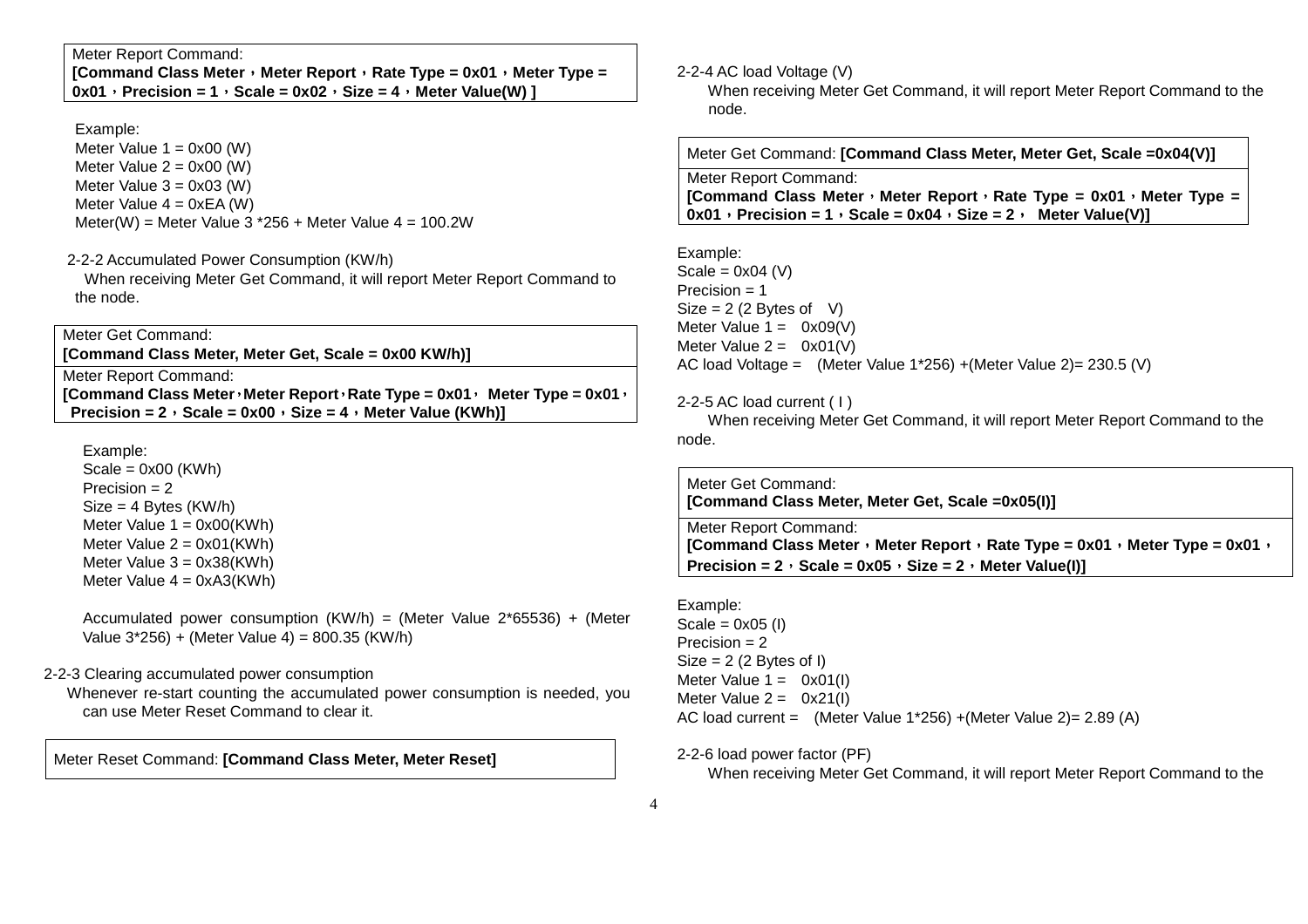node.

Meter Get Command: **[Command Class Meter, Meter Get, Scale =0x06(PF)]**

Meter Report Command:

 **[Command Class Meter**,**Meter Report**,**Rate Type = 0x01**,**Meter Type = 0x01**,**Precision = 2**,**Scale = 0x06**,**Size = 1 Bytes**,**Meter Value(PF)]**

Example:

 $Scale = 0x06 (PF)$ Precision  $= 2$  $Size = 1 (1 B)$  Byte of PF) Meter Value  $1 = 0x63(PF)$  (It means that the load power factor is 0.99)

## **3. Z-Wave's Configuration**

| Configuration    | <b>Function</b>                             | <b>Size</b>    | Value    | Unit              | <b>Default</b> | <b>Description</b>    |
|------------------|---------------------------------------------|----------------|----------|-------------------|----------------|-----------------------|
| <b>Parameter</b> |                                             | (Byte)         |          |                   |                |                       |
| 1                | <b>Watt Meter</b>                           | $\overline{2}$ | $0x01 -$ | 5s                | 720            | 720*5s=3600s=1 hour   |
|                  | <b>Report Period</b>                        |                | 0x7FFF   |                   |                |                       |
| 2                | <b>KWH Meter</b>                            | $\overline{2}$ | $0x01 -$ | 10 <sub>min</sub> | 6              | 6*10min=1 hour        |
|                  | <b>Report Period</b>                        |                | 0x7FFF   |                   |                |                       |
| 3                | Threshold of<br>current for Load<br>caution | $\overline{2}$ | 10-1300  | 0.01A             | 1300           | $1300*0.01A = 13A$    |
| $\overline{4}$   | Threshold of<br>KWh for Load<br>caution     | $\overline{2}$ | 1-10000  | 1KWh              | 10000          |                       |
| 5                | Restore switch<br>state mode                | 1              | $0 - 2$  |                   | 1              | $0:$ Switch off       |
|                  |                                             |                |          |                   |                | 1 : Last switch state |
|                  |                                             |                |          |                   |                | 2: Switch on          |
| 6                | Mode of Switch<br>Off function              | 1              | $0 - 1$  |                   | 1              | 0: Disable            |
|                  |                                             |                |          |                   |                | 1: Enable             |
| $\overline{7}$   | <b>LED</b> indication<br>mode               | 1              | $1 - 3$  |                   | 1              | 1 : Show switch state |
|                  |                                             |                |          |                   |                | 2 : Show night mode   |
|                  |                                             |                |          |                   |                | 3 : One flash mode    |
| 8                | Auto off timer                              | $\overline{2}$ | 0-0x7FFF | 1s                | $\Omega$       | 0 : Disable auto off  |
|                  |                                             |                |          |                   |                | function              |
|                  |                                             |                |          |                   |                | 1-0x7FFF: 1s $\sim$   |
|                  |                                             |                |          |                   |                | 32767s                |
| 9                | $RF$ off<br>command mode                    | $\mathbf{1}$   | $0 - 3$  |                   | $\Omega$       | 0: Switch off         |

|    |                                     |         |  | $1:$ Ignore<br>2 : Switch toggle<br>3 : Switch on |
|----|-------------------------------------|---------|--|---------------------------------------------------|
| 11 | <b>Manual Switch</b><br>Report mode | $0 - 1$ |  | 0 : Disable                                       |
|    |                                     |         |  | 1: Enable                                         |

## 3-1 Watt Meter Report Period:

If the setting is configured for 1hour (set value =720), the PAN16 will report its instant power consumption every 1 hour to Group1 node. The maximum interval to report its instant power consumption is 45 hours (5s\*32767/3600=45hr).

## 3-2 KWH Meter Report Period:

If the setting is configured for 1 hour (set value  $=6$ ), the PAN16 will report its Accumulated Power Consumption (KW/h) every 1 hour to Group1 node. The maximum interval to report its Accumulated Power Consumption (KW/h) is 227.55 days (10min\*32767/1440=227.55 days).

## 3-3 Threshold of current for Load Caution

This is a warning when the current of load over the preset threshold value, if the setting value is 1300, when the load current of Relay1 over this value, PAN16 will send current meter report to warn the Group1 node, the Range of the setting value is from 10 to 1300,and the default value is 1300.

## 3-4 Threshold of KWh for Load Caution

This is a warning when the KWh of load over the preset threshold value, If the setting value is 10000, when the Accumulated Power Consumption of Relay1 over this value, PAN16 will send KWH meter report to warn the Group1 node, minimum value is 1KWh and default value is 10000 kWh.

3-5 Restore switch state mode :

 Whenever the AC power return from lost, PAN16 will restore the switch state which could be SWITCH OFF、LAST SWITCH STATE、SWITCH ON. The default setting is LAST SWITCH STATE.

3-6 Mode of switch off function :

 When the mode of switch On/Off is set to 0, any command of switch off will be disabled and the On/Off function of include button will be disabled. The default setting is enable mode. When manual On/Off function is disabled, the RF command can only switch On but not Off. This is useful function for keeping the device in switch on state.

3-7 LED indication mode :

3-7-1 Show Switch State:When switch is on, LED is on. When switch is off, LED is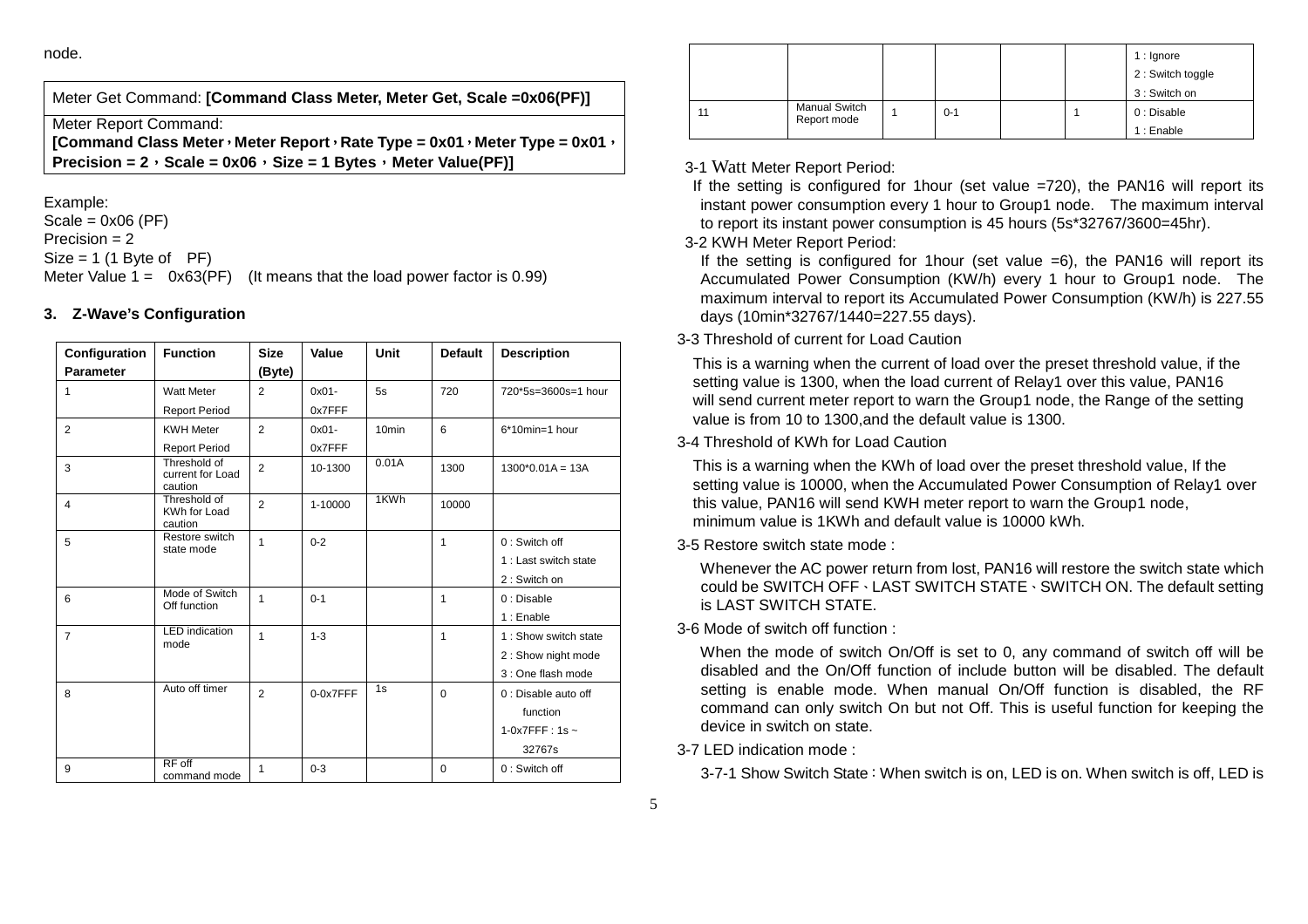off. The default setting is Show Switch State.

- 3-7-2 Show Night mode: When switch is on, LED is off. When switch is off, LED is on.
- 3-7-3 One Flash mode:When the state of switch changes, LED will be on only one second, then LED keeps off.

### 3-8 Auto off timer:

 Whenever PAN16 switches to on, the auto off timer begin to count down. After the timer decrease to zero, it will switch to off automatically. However if Auto off timer is set as 0, the auto off function will be disabled. The default setting is 0.

## 3-9 RF off command mode

Whenever a switch off command.

BASIC\_SET、BINARY\_SWITCH\_SET、SWITCH\_ALL\_OFF, is received, it could be interpreted as 4 variety of commands.

3-9-1 Switch Off: It switches to OFF state. The default setting is Switch Off.

3-9-2 Ignore: The switch off command will be ignored.

3-9-3 Switch Toggle: It switches to the inverse of current state.

- 3-9-4 Switch On: It switches to ON state.
- 3-10 Manual Switch Report mode :

 Whenever PAN16 manually switch on or off, it will send BINARY\_SWITCH\_ REPORT to the node of group1. The default setting is Enable the function.

## **4. Protection Command Classes**

 PAN16 supports Protection Command Class version 2, it can protect the switch against unintentionally control by e.g. a child. And it can also protect the switch from being turned off by setting it in "No RF Control" state.

After being set to "Protection by sequence" state, any intentional pressing of On/Off button should be hold longer than 1 second, or the switch state will not change. However, the operation of learn function does not change, because learning will not be protected.

## **5. Firmware update over the air (OTA)**

 PAN16 is based on 500 series SoC and supports Firmware Update Command Class, it can receives the updated firmware image sent by controller via the Z-wave RF media. It is a helpful and convenient way to improve some function if needed.

### **6. Command Classes**

The Switch supports Command Classes including…

- \* COMMAND\_CLASS\_ZWAVEPLUS\_INFO
- \* COMMAND\_CLASS\_VERSION
- \* COMMAND\_CLASS\_MANUFACTURER\_SPECIFIC\_V2
- \* COMMAND\_CLASS\_SECURITY
- \* COMMAND\_CLASS\_DEVICE\_RESET\_LOCALLY
- \* COMMAND\_CLASS\_ASSOCIATION\_V2
- \* COMMAND\_CLASS\_ASSOCIATION\_GRP\_INFO
- \* COMMAND\_CLASS\_POWERLEVEL
- \* COMMAND\_CLASS\_SWITCH\_BINARY
- \* COMMAND\_CLASS\_BASIC
- \* COMMAND\_CLASS\_SWITCH\_ALL
- \* COMMAND\_CLASS\_METER\_V3
- \* COMMAND\_CLASS\_CONFIGURATION
- \* COMMAND\_CLASS\_ALARM
- \* COMMAND\_CLASS\_PROTECTION
- \* COMMAND\_CLASS\_FIRMWARE\_UPDATE\_MD\_V2

## **Socket Type**

 Since the socket type for each country in Europe varies, refer to the outline for each socket suited for each country as follows:



## **Germany type PAN16-1**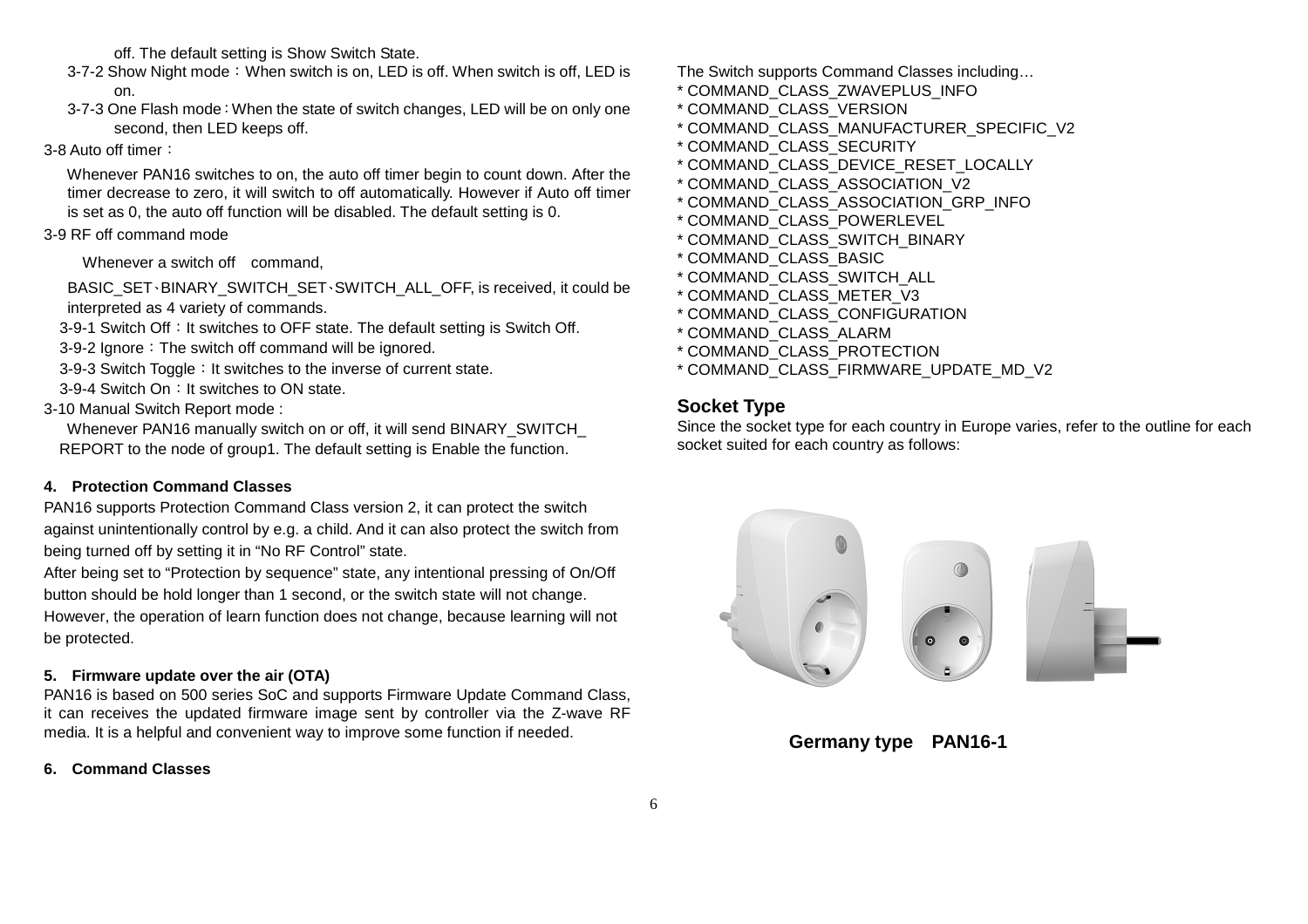

# **France type PAN16-2**



 **UK type PAN16-3** 

 **Australia type PAN16-5** 



**Switzerland type PAN16-4** 

 **Israel type PAN16-6**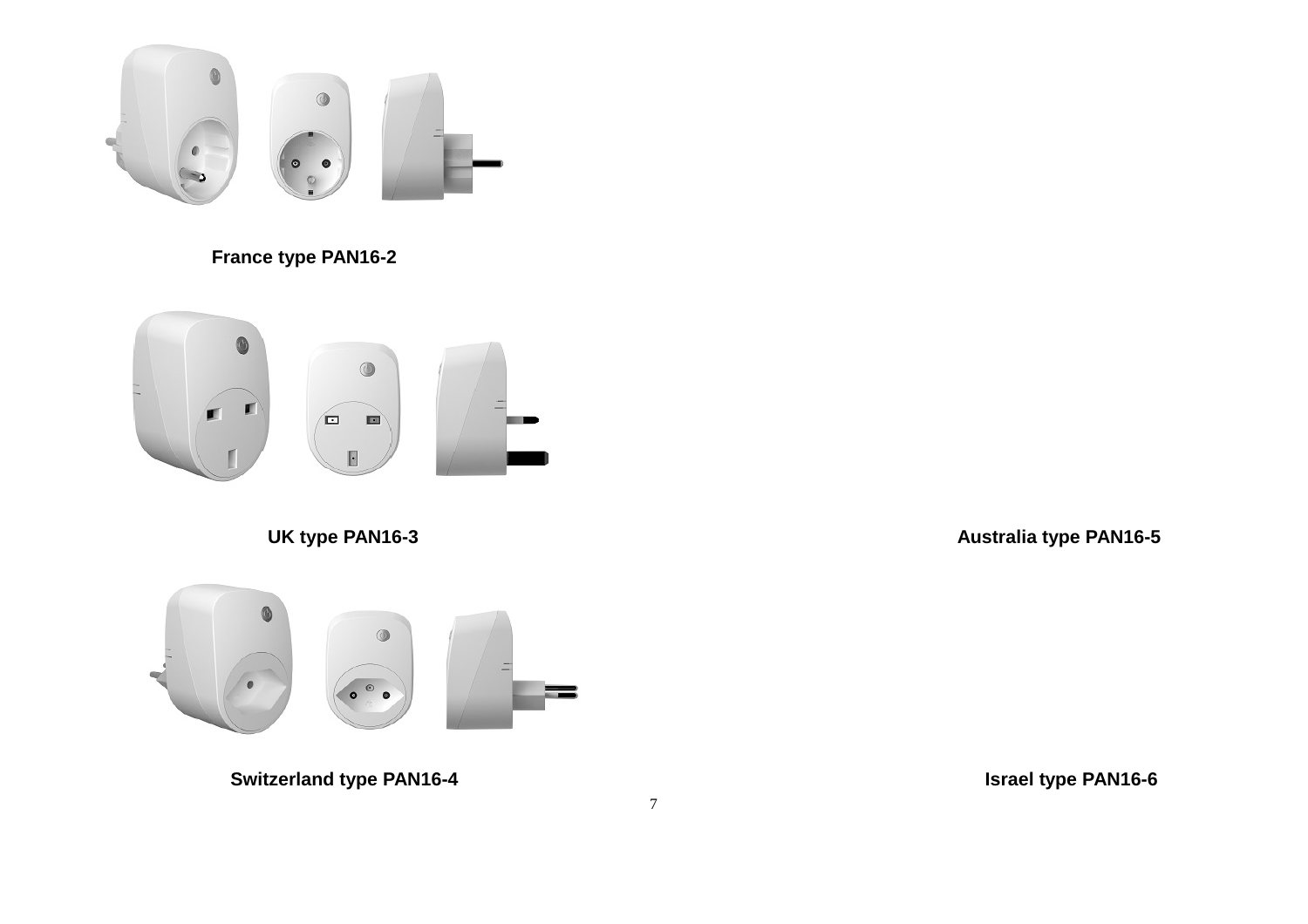| the Switch             | interference           |                                         |
|------------------------|------------------------|-----------------------------------------|
| LED keep flashing, but | <b>Overload occurs</b> | Remove the load attached or check max.  |
| <b>Icannot control</b> |                        | load cannot exceed 12A (Resistive load) |

# **Specification**

| <b>Operating Voltage</b>     | 100V~240V / 50Hz~60Hz                                                        |  |  |
|------------------------------|------------------------------------------------------------------------------|--|--|
| Maximum Load (Ampere)        | 13A (Resistive load)<br>PAN16-1; PAN16-2; PAN16-3; PAN16-5; PAN16-6; PAN16-7 |  |  |
| Maximum Load (Ampere)        | 10A (Resistive load)<br>PAN16-4 (Switzerland)                                |  |  |
| Socket Type:                 | Germany type: PAN16-1                                                        |  |  |
|                              | France type: PAN16-2                                                         |  |  |
|                              | UK type: PAN16-3                                                             |  |  |
|                              | Switzerland type: PAN16-4                                                    |  |  |
|                              | Australia type: PAN16-5                                                      |  |  |
|                              | Israel type: PAN16-6                                                         |  |  |
|                              | US type: PAN16-7                                                             |  |  |
| Range                        | Minimum 40 m in door 100m outdoor line of sight                              |  |  |
| <b>Operating Temperature</b> | $0^\circ$ ~ 40 $^\circ$                                                      |  |  |
| <b>Frequency Range</b>       | 868.40MHz & 869.85MHz/ EU (PAN16-1/-2/-3/-4);                                |  |  |
|                              | 921.4MHz & 919.8MHz/ AS/NZS (PAN16-5);                                       |  |  |
|                              | 916.00MHz/ IL (PAN16-6)                                                      |  |  |
|                              | 908.4MHz & 916.0MHz/ USA (PAN16-7)                                           |  |  |

\*\* Specifications are subject to change and improvement without notice.

# **FCC ID : RHHPAN16**





**Warning:**



## **US type PAN16-7**

**Note**: Please make sure that the intensity of the plug of the electrical device must be 16A and have same head as the enclosed plug before inserting to the socket.

## **Troubleshooting**

| <b>Symptom</b>                                  | <b>Cause of Failure</b>               | Recommendation                                         |
|-------------------------------------------------|---------------------------------------|--------------------------------------------------------|
| The Switch not working and 1. The Switch is not |                                       | 1. Check power connections                             |
| LED off                                         | plugged into the<br>electrical outlet | 2. Don't open up the Switch and send it for<br>repair. |
|                                                 | properly                              |                                                        |
|                                                 | 2. The Switch break downl             |                                                        |
| The Switch LED                                  | 1. Check if the load                  | 1. Set the ON/OFF switch of the load                   |
| illuminating, but cannot                        | plugged into the Switch               | attached to ON                                         |
| control the ON/OFF                              | has its own ON/OFF                    | 2. Unprotected the switch or follow the                |
| Switch of the load attached                     | switch                                | instruction of protection.                             |
|                                                 | 2. The switch is protected            |                                                        |
| The Switch LED                                  | 1. Not carry out                      | 1. Carry out association                               |
| illuminating, but the                           | association                           | 2. Wait for a while to re-try                          |
| Detector cannot control                         | 2. Same frequency                     |                                                        |